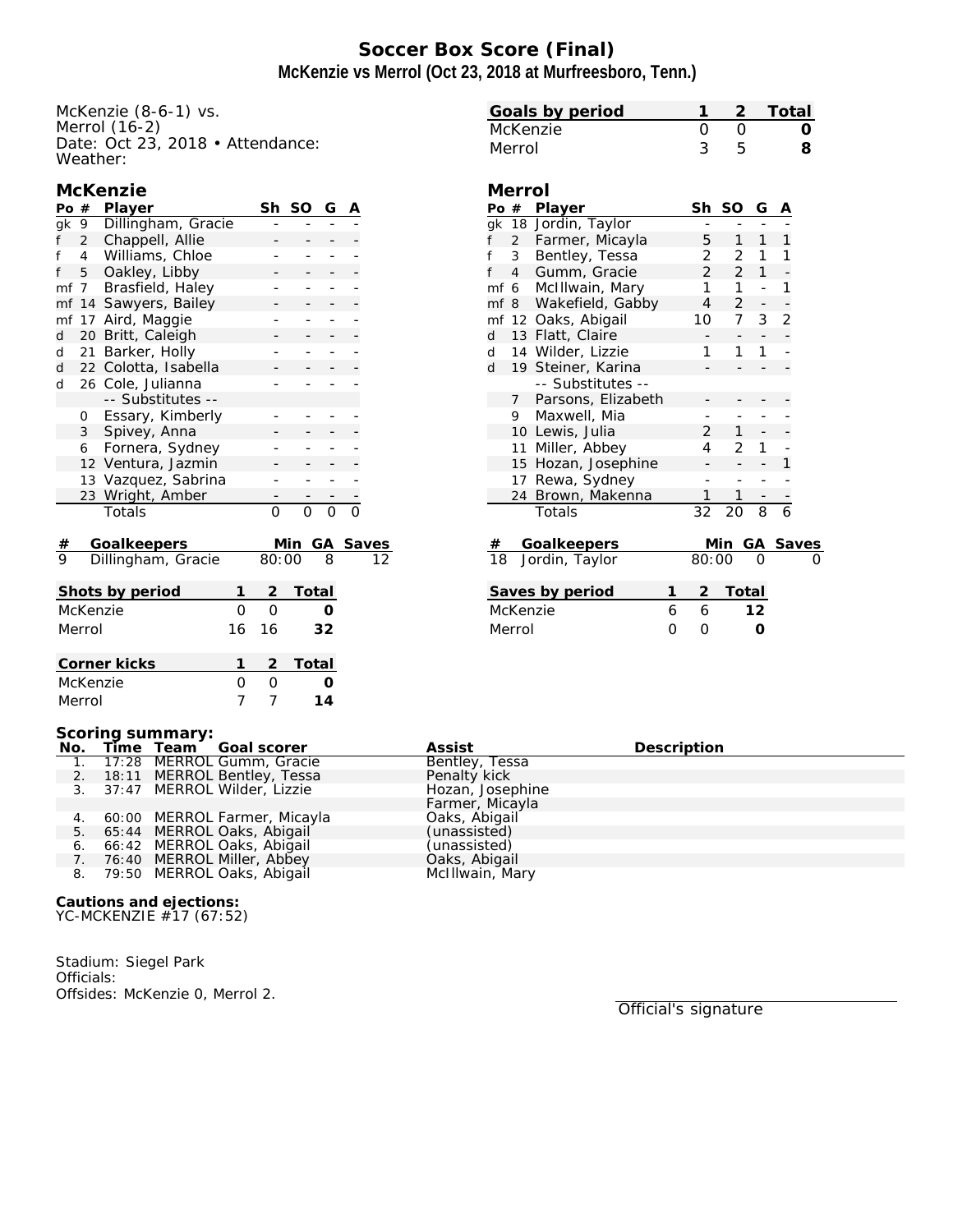# **Play-by-Play Summary (1st period) McKenzie vs Merrol (Oct 23, 2018 at Murfreesboro, Tenn.)**

**McKenzie Starters:**

- F 2 Chappell, Allie
- F 4 Williams, Chloe
- F 5 Oakley, Libby<br>MF 7 Brasfield. Hale
- MF 7 Brasfield, Haley
- GK 9 Dillingham, Gracie
- MF 14 Sawyers, Bailey
- MF 17 Aird, Maggie
- D 20 Britt, Caleigh
- D 21 Barker, Holly
- D 22 Colotta, Isabella
- D 26 Cole, Julianna

## **Merrol Starters:**

| F  | 2                 | Farmer, Micayla  |
|----|-------------------|------------------|
| F  | 3                 | Bentley, Tessa   |
| F  | 4                 | Gumm, Gracie     |
| МF | 6                 | McIllwain, Mary  |
| MF | 8                 | Wakefield, Gabby |
| MF | $12 \overline{ }$ | Oaks, Abigail    |
| D  | 13                | Flatt, Claire    |
| D  | 14                | Wilder, Lizzie   |
| GK | 18                | Jordin, Taylor   |
| D  | 19                | Steiner, Karina  |

- 00:00 Dillingham, Gracie at goalie for McKenzie.
- 00:00 Jordin, Taylor at goalie for Merrol. Foul on McKenzie.
- 05:27 Shot by MERROL Farmer, Micayla WIDE.
- 06:08 Shot by MERROL Oaks, Abigail, SAVE Dillingham, Gracie.
- 07:07 Shot by MERROL Miller, Abbey, SAVE Dillingham, Gracie.
- 08:13 Shot by MERROL Wakefield, Gabby, SAVE Dillingham, Gracie. Foul on Merrol.
- 09:47 MERROL substitution: Lewis, Julia for Steiner, Karina.
- 11:00 MERROL substitution: Maxwell, Mia for Flatt, Claire.
- 11:49 Shot by MERROL Oaks, Abigail HIGH. Foul on Merrol.
- 15:28 MCKENZIE substitution: Ventura, Jazmin for Brasfield, Haley.
- 15:28 MERROL substitution: Flatt, Claire for McIllwain, Mary. Corner kick by MERROL.
- 17:08 Shot by MERROL Wakefield, Gabby, SAVE Dillingham, Gracie.
- 17:22 Corner kick by MERROL [17:22].
- 17:28 GOAL by MERROL Gumm, Gracie (FIRST GOAL), Assist by Bentley, Tessa.

**MCKENZIE 0, MERROL 1**

- \*
- 17:28 MCKENZIE substitution: Vazquez, Sabrina for Barker, Holly.
- 18:11 MERROL Bentley, Tessa PENALTY KICK GOAL.

### **MCKENZIE 0, MERROL 2**

Foul on McKenzie.

- 20:04 Shot by MERROL Bentley, Tessa, SAVE Dillingham, Gracie.
- 21:07 MCKENZIE substitution: Brasfield, Haley for Colotta, Isabella.
- 21:07 MERROL substitution: McIllwain, Mary for Bentley, Tessa.
- 22:47 MERROL substitution: Hozan, Josephine for Wilder, Lizzie. Foul on Merrol.
- 24:05 Shot by MERROL Miller, Abbey HIT CROSSBAR.
- 24:08 Shot by MERROL McIllwain, Mary, SAVE Dillingham, Gracie.
- 24:55 Shot by MERROL Farmer, Micayla WIDE.
- 27:01 Corner kick by MERROL [27:01].
- 27:52 MERROL substitution: Steiner, Karina for Wakefield, Gabby.
- 27:52 MCKENZIE substitution: Barker, Holly for Cole, Julianna.
- 29:01 Corner kick by MERROL [29:01].
- 30:23 Corner kick by MERROL [30:23].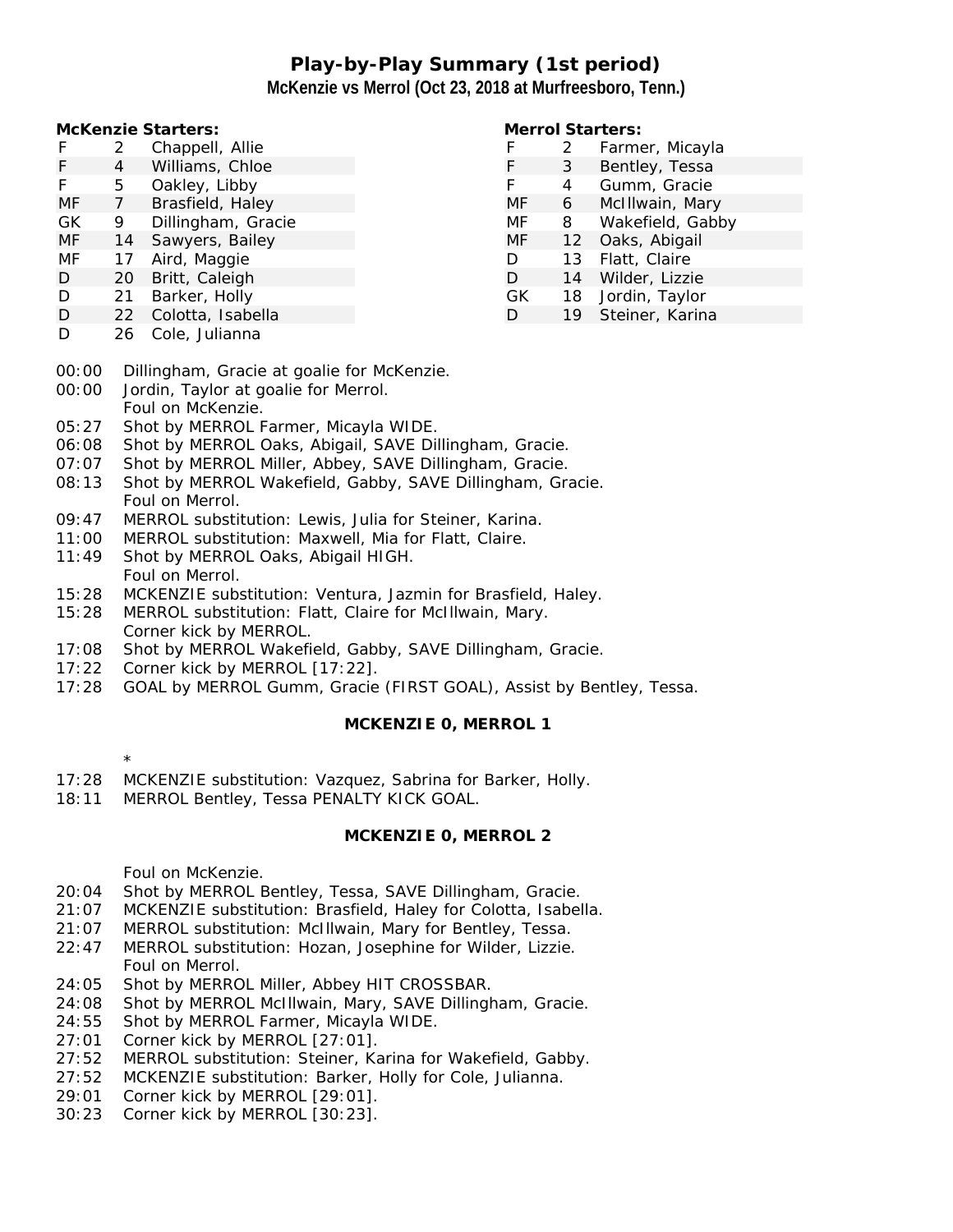## **Play-by-Play Summary (1st period) McKenzie vs Merrol (Oct 23, 2018 at Murfreesboro, Tenn.)**

- 30:24 MCKENZIE substitution: Colotta, Isabella for Ventura, Jazmin. Foul on McKenzie.
- 31:29 Shot by MERROL Oaks, Abigail HIGH.
- 32:29 Corner kick by MERROL [32:29]. Foul on Merrol.
- 33:30 MERROL substitution: Wilder, Lizzie for Lewis, Julia. Foul on McKenzie.
- 34:56 Shot by MERROL Farmer, Micayla HIGH.
- 37:22 MERROL substitution: Brown, Makenna for McIllwain, Mary.
- 37:39 Corner kick by MERROL [37:39].
- 37:47 GOAL by MERROL Wilder, Lizzie, Assist by Hozan, Josephine and Farmer, Micayla.

#### **MCKENZIE 0, MERROL 3**

\*

- 39:06 Shot by MERROL Farmer, Micayla WIDE.
- 39:08 MCKENZIE substitution: Ventura, Jazmin for Vazquez, Sabrina.
- 40:00 End of period [40:00].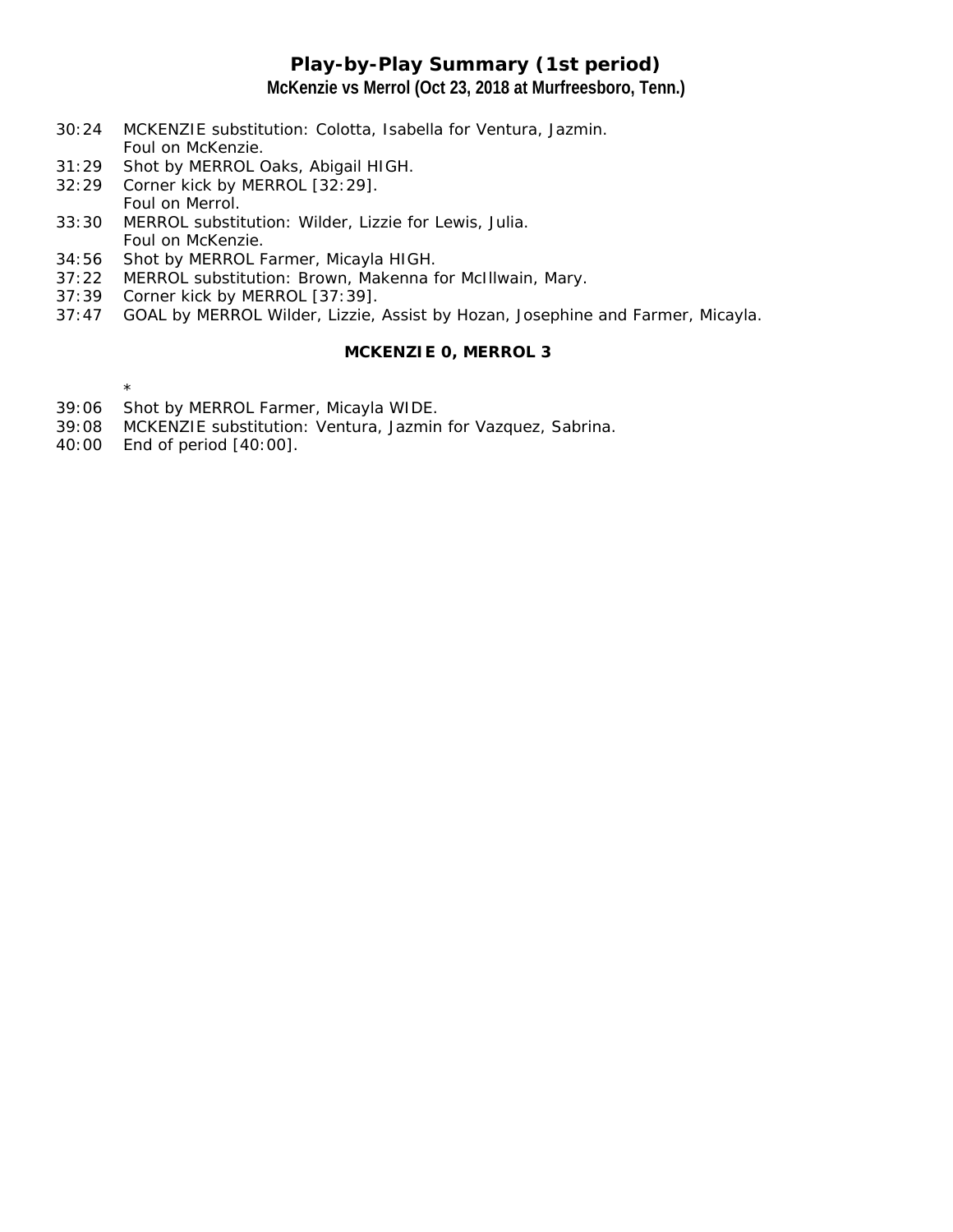## **Play-by-Play Summary (2nd period) McKenzie vs Merrol (Oct 23, 2018 at Murfreesboro, Tenn.)**

- 40:00 Start of 2nd period [40:00].
- 40:00 For MCKENZIE: #9 Dillingham, Gracie, #22 Colotta, Isabella, #17 Aird, Maggie, #26 Cole, Julianna, #2 Chappell, Allie, #20 Britt, Caleigh, #21 Barker, Holly, #7 Brasfield, Haley, #5 Oakley, Libby, #2 Chappell, Allie, #13 Vazquez, Sabrina.
- 40:00 For MERROL: #18 Jordin, Taylor, #11 Miller, Abbey, #13 Flatt, Claire, #8 Wakefield, Gabby, #9 Maxwell, Mia, #4 Gumm, Gracie, #10 Lewis, Julia, #2 Farmer, Micayla, #12 Oaks, Abigail, #14 Wilder, Lizzie, #24 Brown, Makenna.
- 42:09 Shot by MERROL Wakefield, Gabby WIDE.
- 43:06 Corner kick by MERROL [43:06].
- 44:41 Shot by MERROL Brown, Makenna, SAVE Dillingham, Gracie.
- 45:14 Offside against Merrol.
- 46:01 Offside against Merrol. Foul on McKenzie.
- 49:35 Corner kick by MERROL [49:35].
- 49:42 MERROL substitution: McIllwain, Mary for Lewis, Julia.
- 49:42 MCKENZIE substitution: Williams, Chloe for Vazquez, Sabrina.
- 51:27 MERROL substitution: Rewa, Sydney for Brown, Makenna.
- 52:02 Corner kick by MERROL [52:02].
- 52:08 Shot by MERROL Miller, Abbey WIDE. Foul on McKenzie.
- 53:38 MCKENZIE substitution: Ventura, Jazmin for Colotta, Isabella.
- 53:38 MCKENZIE substitution: Vazquez, Sabrina for Barker, Holly.
- 54:12 Shot by MERROL Oaks, Abigail WIDE.
- 55:57 Shot by MERROL Gumm, Gracie, SAVE Dillingham, Gracie. Foul on McKenzie.
- 56:47 Shot by MERROL Wakefield, Gabby HIGH.
- 59:14 Corner kick by MERROL [59:14].
- 60:00 GOAL by MERROL Farmer, Micayla, Assist by Oaks, Abigail.

#### **MCKENZIE 0, MERROL 4**

\*

- 60:00 MERROL substitution: Parsons, Elizabeth for Oaks, Abigail.
- 60:00 MCKENZIE substitution: Barker, Holly for Cole, Julianna.
- 62:49 Shot by MERROL Oaks, Abigail, SAVE Dillingham, Gracie.
- 65:06 Shot by MERROL Oaks, Abigail, SAVE Dillingham, Gracie.
- 65:44 GOAL by MERROL Oaks, Abigail.

### **MCKENZIE 0, MERROL 5**

65:44 MERROL substitution: Lewis, Julia for McIllwain, Mary.

- 65:44 MERROL substitution: Steiner, Karina for Farmer, Micayla.
- 65:44 MCKENZIE substitution: Spivey, Anna for Oakley, Libby.
- 65:44 MCKENZIE substitution: Fornera, Sydney for Williams, Chloe.
- 66:42 GOAL by MERROL Oaks, Abigail.

### **MCKENZIE 0, MERROL 6**

\*

\*

- Foul on McKenzie.
- 67:52 Yellow card on MCKENZIE Aird, Maggie.
- 67:52 MCKENZIE substitution: Wright, Amber for Aird, Maggie.
- 68:59 Shot by MERROL Lewis, Julia WIDE.